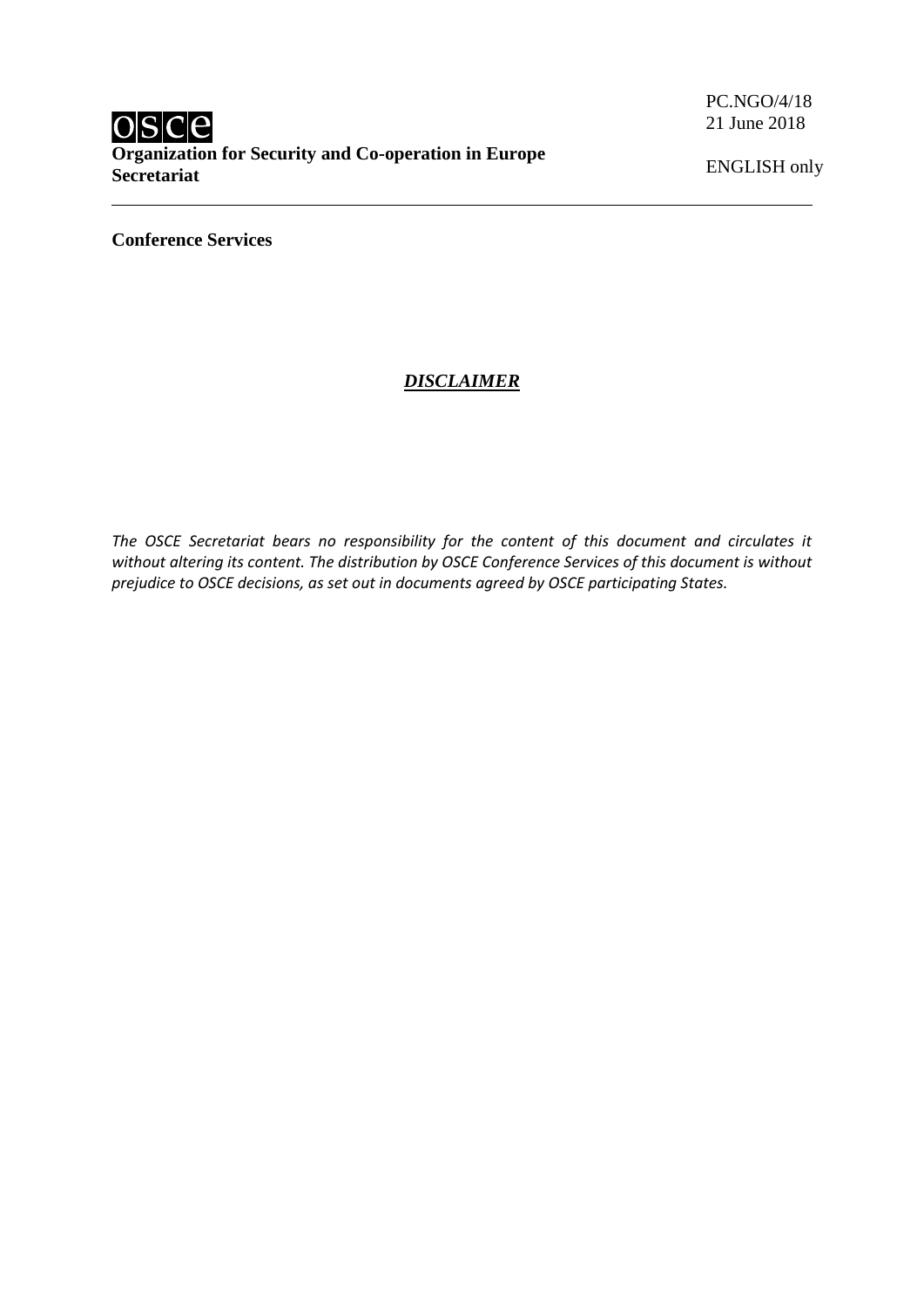1

ENGLISH only

Hans J. Giessmann

## **Working session II: Early warning, conflict prevention, crisis management, conflict resolution and post-conflict rehabilitation: lessons learned and the way ahead**

Thank you very much for the opportunity to address this distinguished audience. It is a remarkable sign that the OSCE invited representatives from civil society to present their reflections on the topic of this session.

One reason, why the topic of early warning and conflict prevention recurred so prominently to the global agenda, are increasing doubts as regards the political feasibility of what has been considered for long proven mechanisms, agreed rules and appropriate approaches to terminate violence and resolve conflicts sustainably. The 1990 OSCE Charter of Paris built on the conviction that a Euro-Atlantic community of states, if agreeing on common values, was able to create a durable peace order from Vancouver to Vladivostok. Since the early 1990s, the dominant analytical view assumed that the failure of conflict resolution in the past has been less a malfunction of particular tools and approaches, but rather the lack of political will to apply them effectively.

Today, we are witnesses of an increasingly entangled set of crises, which prompt other, much more crucial, queries. A recent NGO-report on the state of peace (Friedensgutachten 2018) identified three such crises.

- 1. The crisis of the *global order*. The post WW II order was built on the idea of implementing the universal rule of law. The responsibility, for maintaining and restoring world peace in particular, was left to the member states of the UN Security Council, amongst them the five permanent members with a right to veto. This system was only partly effective, to say the least, because in many conflicts the P 5 did not prove capable to establish a sufficient consensus, and some of them participated or even initiated armed operations without being mandated by the UN. Why should other countries adhere to an order that may not even enjoy the respect of its guarantor states?
- 2. A second crisis refers to the *role model of liberal democracy*. The Paris Charter sparked hopes that spreading the ideas of freedom, democracy and market economy leads to a collective peace community that could provide a model for all participating states and beyond. These hopes have also been fulfilled only in parts. On the one hand, many people and states considered the manner of how the West spread and translated these ideas into politics patronizing. On the other hand, over time, the aspired collective peace order seemed to fall victim to processes of increasing fragmentation and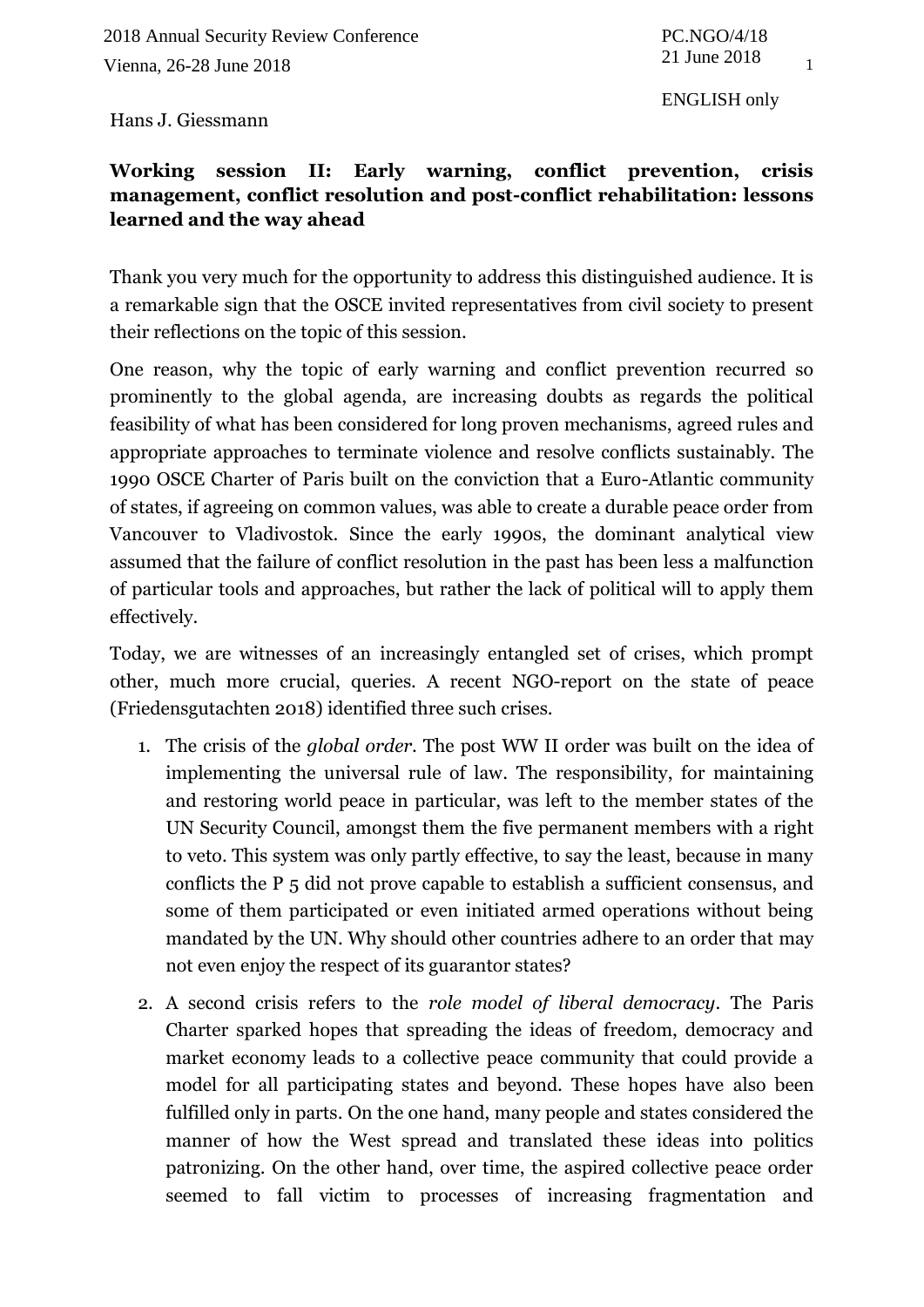polarization, resulting in a deadlock in responding collectively to crucial challenges of conflict resolution and conflict prevention. Can the idea of a liberal peace survive if the underlying liberal democratic order suffers from deepening fissures?

- 3. Finally, the crisis of *multilateralism* is also undeniable. It would be too simple and misleading to explain this crisis with a strengthened role of individual leaders of states. On the contrary, the apparent renaissance of Strongmen is more of a symptom than a cause for the prevalent weakness of international and state-based institutions as well as of regimes for cooperation. The recurrence of geopolitics is posing a threat to the entire construct of multilateral governance, the aim of which had been the idea of taming the power of individual states and strengthening the impact of collective norms. It takes a generation, maybe some 15 years, to develop an international organisation from scratch until ripeness. This is what empirics usually tells us. Its erosion, however, takes only months or weeks, nowadays even a tweet can apparently do it. How can cooperative conflict prevention be sustainable, if some actors look at it as if the international order was just a game of winners and losers?
- 4. Let me point to a fourth crisis, which is rather creeping and hence less visible, therefore often underrated, but maybe it is the most striking among them all. It relates to the emergence of the "cyber space". Cyber offers constructive as well as destructive potential. The lacking regulation of this space allows a variety of actors to shift conflict to a less visible arena, less risky to the perpetrators, but with effects, possibly similar to the destructive potential of war. How can the idea of cooperative conflict prevention prevail, if the trust into the regulatory role of politics and cooperation is fading away?

I have spent such a plenty of time to reflect on these crises, because I am convinced that tackling conflict today is less a matter of improving existing tools for crisis management but of finding tangible solutions in addressing these entangled crises and I am sure that the OSCE and its participating States could make a difference in this regard. We can talk at length about making existing tools for conflict prevention more effective and smart. If we fail to address the aforementioned global trends properly, better tools alone will not suffice. However, effective conflict prevention tools can help also to address these crises more effectively.

Starting from this premise, prevention is a challenge to collaborate. Collaboration, builds on trust. Therefore, conflict prevention is only effective when built on mutual trust. However, preventive collaboration is not only necessary at the inter-state level. Vertical complementarity of preventive tools is equally required. The aforementioned crises originate primarily in an insufficient responsiveness of state and society actors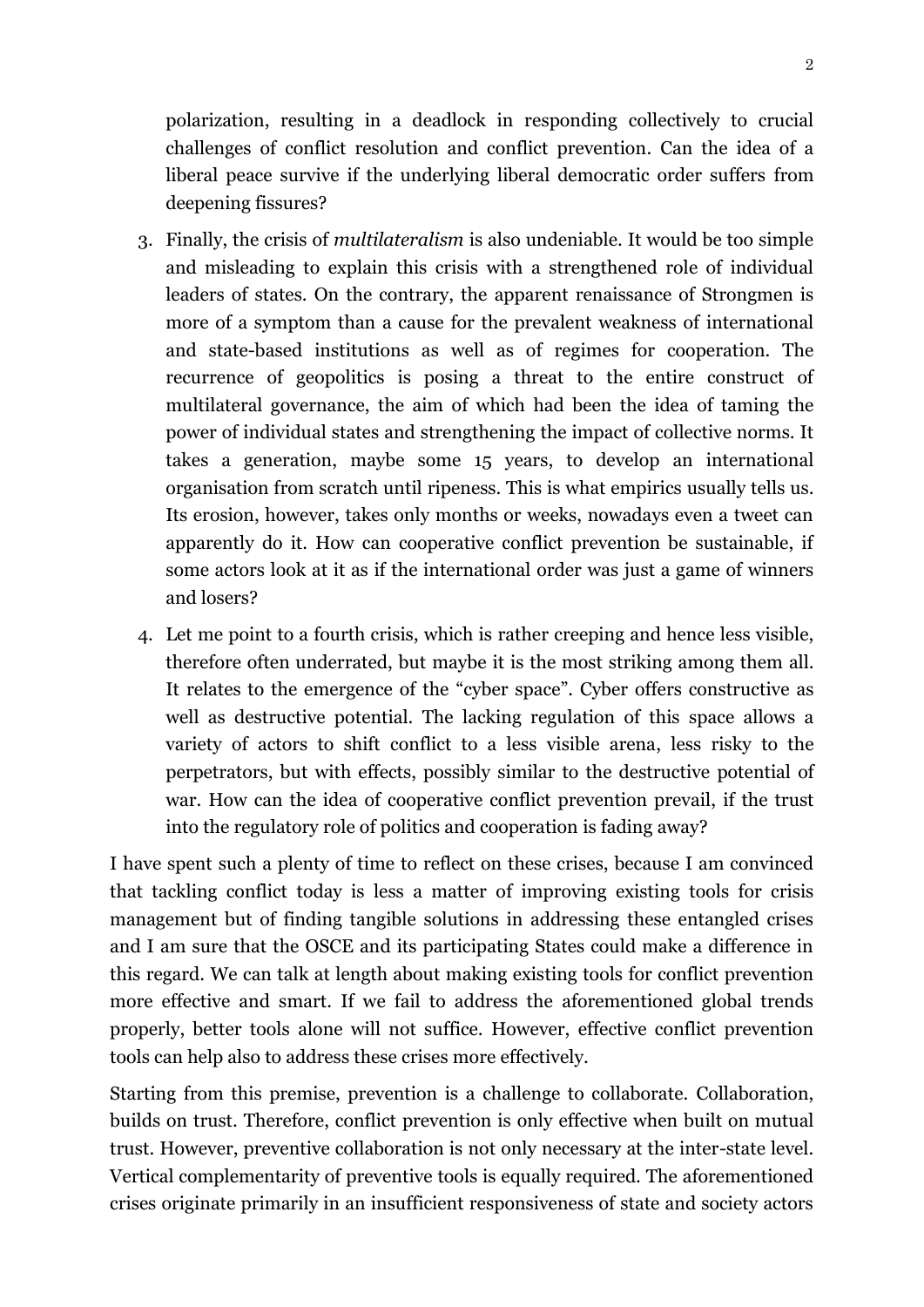to the transformative effects of globalization. A high level of trust at vertical levels in the ability of institutions to adjust and manage these effects proactively can heal broken relationships that trigger an erosion of the core values of peace, freedom and democracy that once have helped forming the space for the OSCE. Establishing sustainable incentives for consensus-building can foster cooperation across societal and political divides both within and between the participating States.

Intentional mobilization of cleavages between ethnic, religious and/or identity groups has become a widespread catalyst for conflict escalation. It has brought about potentially disruptive effects not least for the European institutions. We should remind us of one of the formative lessons of transforming the CSCE into the OSCE. Effective conflict prevention must be based on shared values, be inclusive and integrated, adaptive and flexible, collaborative and sustained.

The recent World Bank report "Pathways for Peace" posted a number of crucial messages and recommendations, which I think might very well serve the purpose of a teaser as well for discussing effective conflict and crisis prevention within the OSCE framework.

First, local, national and global approaches are not alternatives, but the best tools and instruments are those that are most effective at each level and at the same time complementary and mutually reinforcing. Neither the imposition of tools that are culturally alien to local actors, nor approaches, which build on patrimonial or exclusionary local power structures, are sustainable.

Second, poverty that exists and increasingly spreads in the Northern hemisphere as well is not a root cause of the apparent crisis of institutions and the trigger for violence in conflict, but relative poverty and social imbalances are. Prevention agendas and social development agendas should go hand in hand. However, unlike the report, I would not argue in favor of integrating conflict prevention into development politics, but to make different approaches synergistic for a common goal – sustainable development and just peace.

Thirdly, embedding a culture of peace into the minds of people can transcend stereotyped ways of thinking in friend and foe narratives. Incorporating peace education, i.e. training in technics of nonviolent conflict resolution, into the school curricula could be a promising long-term effective option in this regard. Resilience to violence evolves from a viable and reliable social contract. The potential of local peace change makers is higher than commonly recognized. Local networks of skills, capacities, resources, tools and institutions can make a difference with regard to inclusivity and active participation. Trust starts with the personal experience of fruitful collaboration. No party or stakeholder group should suffer from exclusion, if it is willing to participate in a constructive manner.